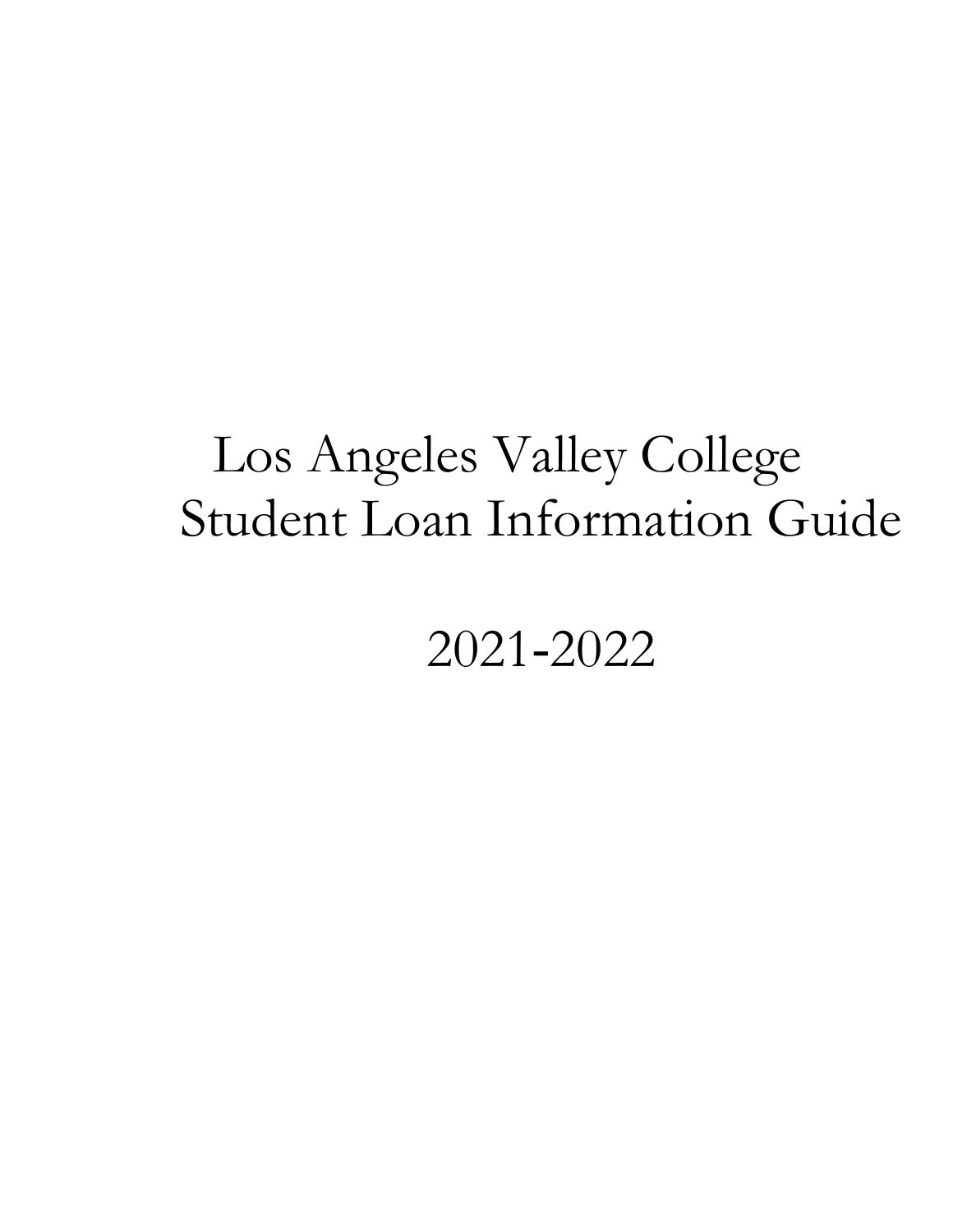# **LACCD and Los Angeles Valley College Loan Philosophy**

As a low‐cost public institution with limited entrance requirements, we are concerned about our students and believe it is critical that we establish a clear rationale for student loan eligibility at our institutions. We wish to be certain that when students transfer they have sufficient loan eligibility to complete their education, and that students who do not intend to go beyond the community college level will not be overly burdened by debt. Los Angeles Valley College is dedicated to supporting student success. Students often need to borrow funds to help with school related expenses and ultimately help students finish their educational goal which is a good investment. However, many students enter into debt without a clear picture of how their loan debt will affect them in the future. **Remember, student loans must be repaid with interest.** Before you borrow, consider your ability to repay your loans. Defaulting on a student loan will negatively affect your credit history.

## **WHAT IS A DIRECT LOAN?**

Direct Loans are low interest loans to students and parents to help pay for the cost of a student's education after high school. The lender is the U.S. Department of Education. There are no banks or lending institutions. There are two types of Direct Loans: Subsidized loans and unsubsidized loans.

- **Subsidized loans** are awarded on the basis of financial need. You won't be charged any interest until you graduate or drop below six units because the federal government subsidizes the interest during the time you are enrolled.
- **Unsubsidized loans** charge interest from the time the money is first disbursed until it is paid in full. The interest is capitalized when you enter repayment, meaning that you pay interest on any interest that has already accrued. One way to minimize how much interest accrues is to pay the interest as it accumulates. **If you still have several years until you receive your degree, this can become very expensive – NOT RECOMMENDED**

For additional information about Direct Loans, go to<http://studentaid.ed.gov/sa/types/loans>

#### **ATTENTION FIRST-TIME LOAN BORROWERS**

A first-time borrower is someone who has no outstanding balance of principal or interest on a Direct Loan or FFELP Loan on July 1, 2013 or on the date the borrower obtains a Direct Loan after July 1, 2013.

If you are a first-time borrower on or after July 1, 2013, there is a limit on the maximum period of time (measured in academic years) that you can receive Direct Subsidized Loans. This time limit does not apply to Direct Unsubsidized Loans or Direct PLUS Loans. If this time limit applies to you, you may not receive Direct Subsidized Loans for more than 150% of the published length of your program. This is called your "maximum eligibility period". For additional information about this regulation, go to [https://studentaid.ed.gov/sa/types/loans/subsidized-unsubsidized#eligibility-time](https://studentaid.ed.gov/sa/types/loans/subsidized-unsubsidized#eligibility-time-limit)[limit](https://studentaid.ed.gov/sa/types/loans/subsidized-unsubsidized#eligibility-time-limit)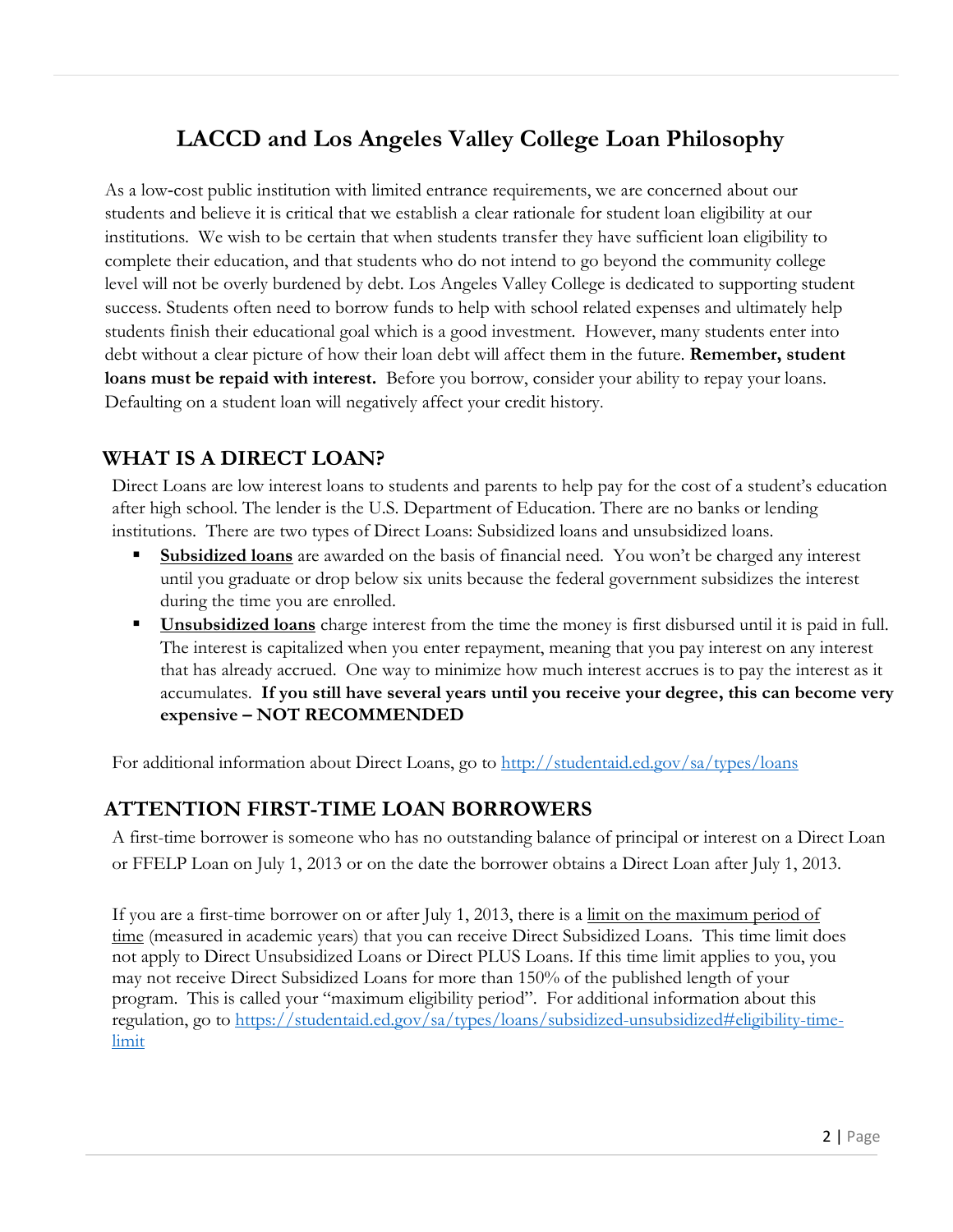Examples:

- If you are pursuing a two-year program at a community college, you will be limited to three (3) years of Subsidized Direct Loan.
- **If** you are pursuing a one-year certificate, you will be limited to  $1\frac{1}{2}$  years of Subsidized Direct Loan.

It is important that you know the length of the program of study you are pursuing as it will affect your maximum period of time you can receive Direct Subsidized Loans. If you go over the 150% of the published length of your program, you will be responsible for the interest that accrues on your Direct Subsidized Loan.

## **ENTRANCE LOAN COUNSELING REQUIREMENT**

Federal laws require all borrowers to participate in Student Loan Entrance Counseling. The counseling explains the terms and conditions for the loan you plan to borrow. It also provides borrowers with information about various Direct Loan repayment options.

If this will be your first student loan, you must first complete the Entrance Loan Counseling. This will ensure that you understand your rights and responsibilities as a student loan borrower. Go to studentaid.gov/app/counselingInstructions.action?counselingType=entrance and click on "Complete Entrance Counseling". You will need your *Federal Student Aid (FSA) User ID* to complete the Entrance Loan Counseling.

## **EXIT LOAN COUNSELING REQUIREMENT**

You will receive a notice from us about Exit Counseling when you graduate or drop below six (6) units or withdraw from classes. The Direct Loan Servicing Center will send you information on your loan repayment options and when repayment begins.

# **BORROWER ELIGIBILITY**

The following are the requirements for federal student loans:

- Complete a 2020‐2021 Free Application for Federal Student Aid (FAFSA) at www.fafsa.gov.
- Have received a 2020-2021 Award Notification.
- Satisfy all the general student financial aid eligibility requirements.
- Be enrolled in a minimum of six (6) financial aid approved units. Students who are on an Extension Petition must be enrolled in six (6) approved units per the Educational Plan.
- Comply with Entrance loan counseling requirements.
- Have met with an Academic Counselor and obtained a Comprehensive Student Educational Plan (SEP)
- Meet and Maintain Satisfactory Academic Progress.

Borrowing the low-interest, Federal Direct Loan is a privilege. Even though it is a loan, the college has the right to refuse to certify a loan application for high-risk borrowers. Los Angeles Valley College has a responsibility to evaluate all student loan requests on a case-by-case basis and Los Angeles Valley College has the federal authority *[HEA Sec, 479(A)(c), 34 CFR 685.301(a)(8)*] to reduce or deny loan requests for students that in our professional judgment, are at serious risk of loan default. High levels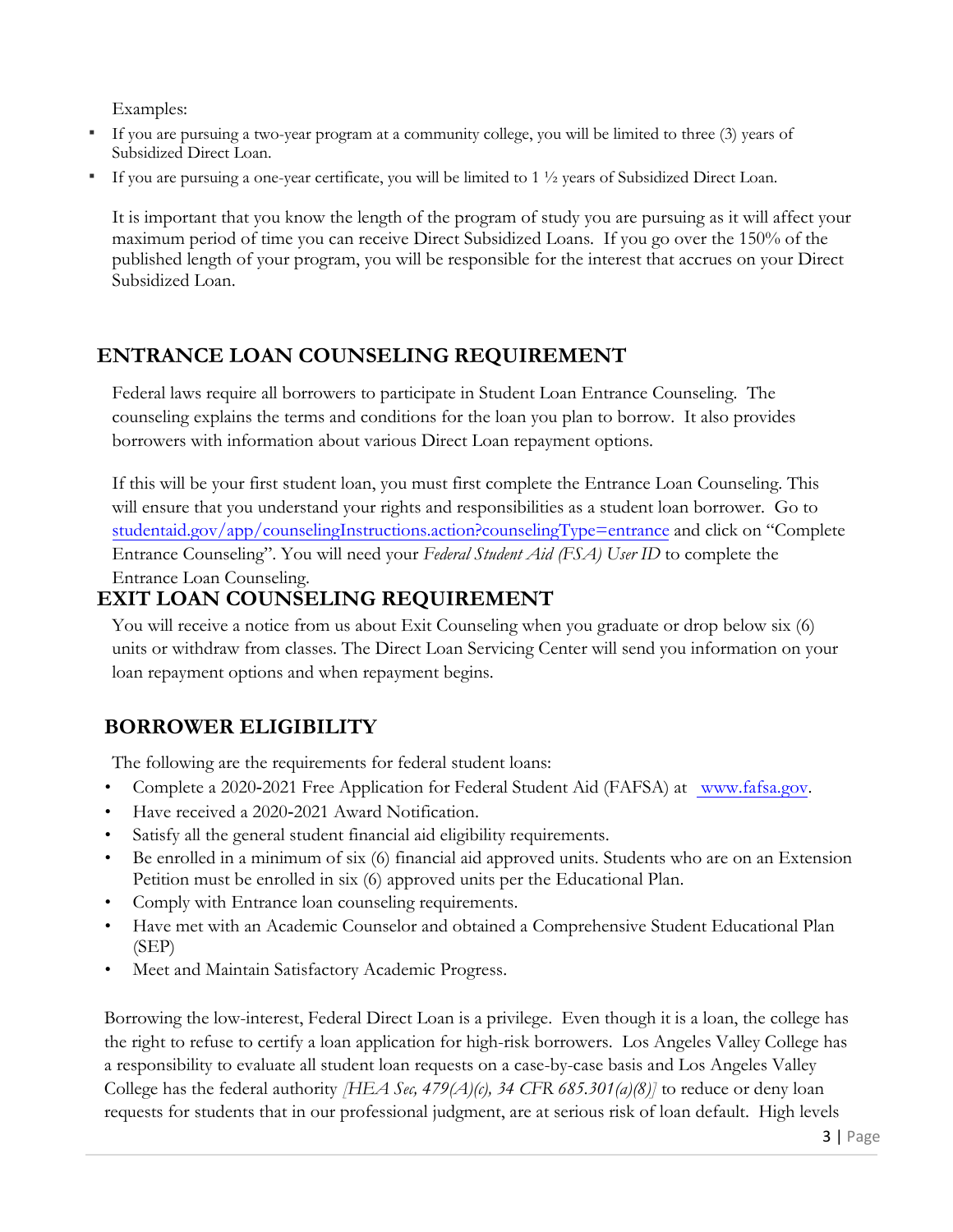of indebtedness, coupled with a small amount of progress in an academic program, are common indicators of high risk for default. After evaluation, your student loan request may be denied or reduced due to conditions below:

- A previous default on a federal student loan.
- Notification of previously discharged federal student loans due to disability or bankruptcy.
- Notification of delinquent federal student loan repayment status.
- Instances of inconsistent, fraudulent FAFSA, or admissions application information.
- Inability to repay Applicants with loan indebtedness in excess of a maximum for two-year public institutions.
- Consistently NOT meeting satisfactory academic progress standards.

#### **MASTER PROMISSORY NOTE**

A Master Promissory Note is a legally binding agreement between you and the Dept of Education under which you promise to repay the loan, with interest, in periodic installments. Under an MPN, you may receive a loan for a single academic year or multiple academic years. The MPN may be valid for 10 years from the date you sign it. o **New** Direct Loan borrowers **must** complete a Master Promissory Note (MPN) online at [student](www.studentaid.gov)aid.gov. You may sign your MPN electronically with your FAFSA FSA ID. If you lost or do not remember your FSA ID, you can visit studentaid.gov for additional help with your FSA ID.

**Continuing** Direct Loan borrowers **may not be required** to complete a new MPN. Because the MPN is valid for up to 10 years from the date you sign it, it can be used to continue the loan process at East Los Angeles College. A new MPN may still be required if the MPN is currently inactive. You can check your MPN status on the studentaid.gov website.

## **NATIONAL STUDENT LOAN DATA SYSTEM (NSLDS)**

Students that take out federal student loans should be aware that information about those loans will be transferred to the National Student Loan Data System (NSLDS). Certain government agencies, lenders, and approved private companies will have access to that student loan data. Visit NSLDS at studentaid.gov to view your financial aid history.

#### **DELAYED DISBURSEMENTS**

Federal regulations require that disbursements to first-time borrowers be delayed until the student has been in attendance for 30 days.

#### **DISBURSEMENTS**

There is a two-disbursement requirement for each loan. First half of the loan will be disbursed upon loan processing completed. The remaining balance will be disbursed after mid‐point of the loan period.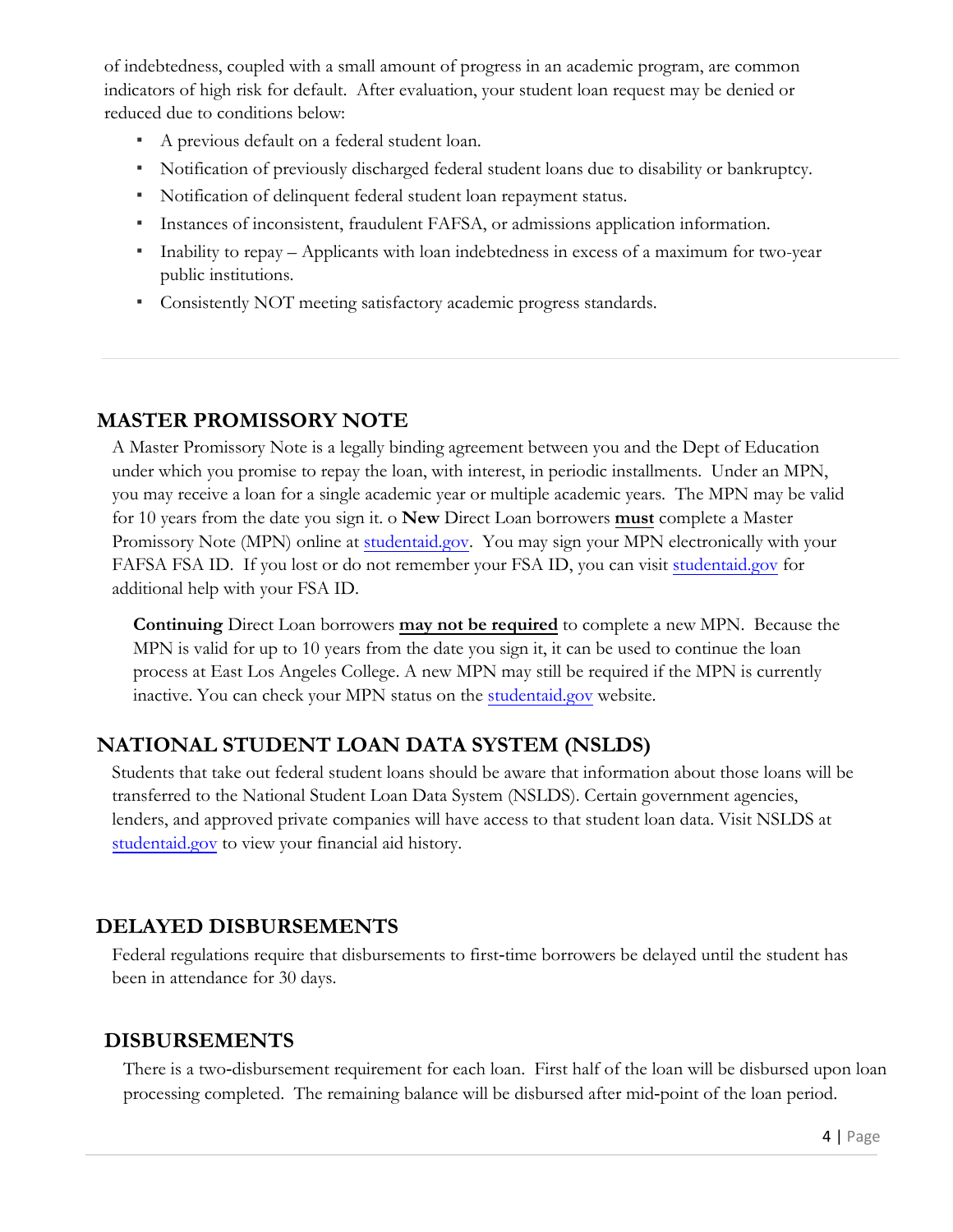### **DROPPING BELOW HALF TIME**

You must maintenance at least half‐time, six (6) eligible financial aid units enrollment status for the duration of the loan period to remain eligible for the loan. If at the time of disbursement you are not enrolled in at least half-time you will not receive a student loan disbursement. If you have dropped below 6 financial aid eligible units after being disbursed, your loan will be cancelled on the remaining balance. In addition, your grace period will begin.

## **THE RIGHT TO REDUCE OR CANCEL THE STUDENT LOAN**

You have the right to reduce or cancel your student loan. At the time of disbursement an email advising you of your right to cancel a loan will be sent to your LACCD email account. If you choose to exercise this right you must submitted a written request to the Financial Aid Office within 14 days of the date that the email was sent to you.

#### **LOAN ORIGINATION**

Los Angeles Valley College will transmit your loan information to the Direct Loan Origination Center. Approximately two weeks after your loan has been originated you will receive loan disclosure notice from the Direct Loan Origination Center.

#### **FEDERAL LOAN BORROWING LIMITS**

A student's unmet financial need, Remaining Eligibility Period, and annual loan limits determine how much a student may borrow in subsidized Stafford. Students will either be classified as **Grade Level One** (0-30 units completed) or **Grade Level Two** (over 30 units completed and student is enrolled in a program of more than one year). Students enrolled in preparatory coursework required for admittance into a program will classified as **Grade Level 0. Student who had earned a baccalaureate degree and is returning for preparatory coursework to get into the graduate program, must have been appeal approved with a pre‐approval Student Educational Plan (SEP) to be eligible to apply for the loan. The annual subsidized limits are:** 

| <b>Grade Level</b>                                       | Annual Subsidized Maximum |
|----------------------------------------------------------|---------------------------|
|                                                          |                           |
| Grade Level 0                                            | \$2,625                   |
| Preparatory courses for graduate program                 |                           |
| Grade level 1                                            | \$3,500                   |
| Grade level 2                                            | \$4,500                   |
| Grade Level 3                                            | \$5,500                   |
| Student received an official acceptance into the Nursing |                           |
| Program                                                  |                           |

A student's unmet costs, dependency status, and annual unsubsidized loan limits determine the maximum unsubsidized loan a student may borrow in in academic year.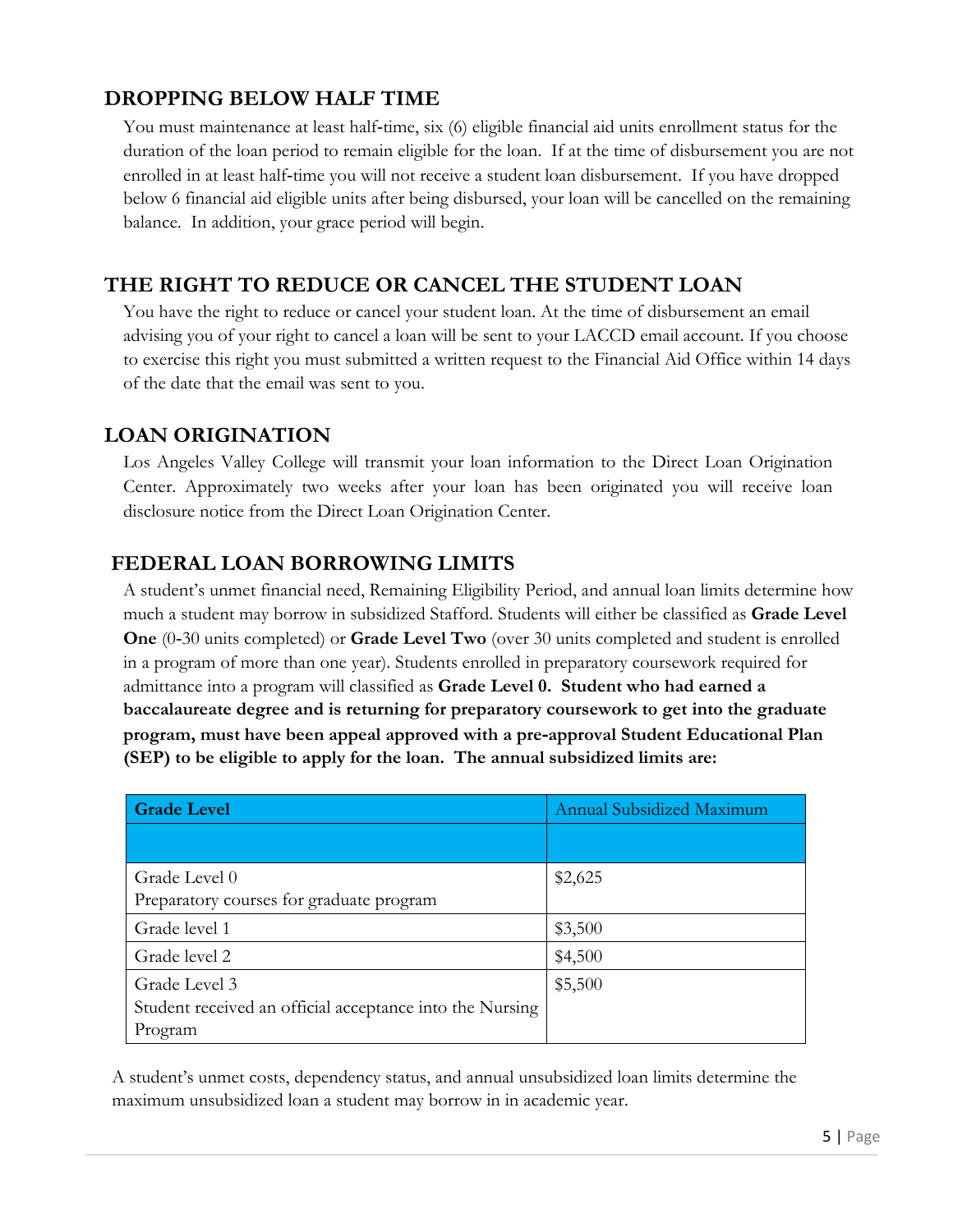| Dependency Status                     | Annual Maximum Unsubsidized |
|---------------------------------------|-----------------------------|
| Dependent, without Parent PLUS denial | \$2,000                     |
| Dependent, with Parent PLUS denial    | \$6,000                     |
| Independent                           | \$6,000                     |

The total undergraduate aggregate loan limits are as follows:

|                   | Dependent Undergrad<br><b>Student without PLUS</b><br>Denial | <b>Independent Undergrad</b><br><b>Student/Dependent with</b><br><b>PLUS Denial</b> |
|-------------------|--------------------------------------------------------------|-------------------------------------------------------------------------------------|
| Maximum combined  | $$31,000 - No$ more than                                     | \$57,500 - No more than \$23,000                                                    |
| subsidized and    | \$23,000 of this amount may                                  | of this amount may be in                                                            |
| unsubsidized debt | be in subsidized loans                                       | subsidized loans                                                                    |

## **AGGREGATE LOAN LIMITS AND EFFECT OF OVERBORROWING**

A borrower who has reached his or her aggregate borrowing limit may not receive additional loans. If a student who has inadvertently received more than the annual or aggregate loan limits is ineligible to receive any FSA funds until the over borrowing is resolved and repaid. **Important reminder:** If you have several years remaining until you achieve your Bachelor's Degree, you should consider limiting borrowing so you retain loan eligibility. You should also know that Pell Grant eligibility is now capped at 600% Pell Lifetime Eligibility Usage (LEU) or 12 full-time paid semesters.

## **INTEREST RATES AND ORIGINATION FEES**

| <b>Loan Type</b>      | <b>Interest Rate</b> | <b>First Disbursement</b><br>Date                 | Origination<br>Fee |
|-----------------------|----------------------|---------------------------------------------------|--------------------|
| Subsidized<br>and     | 3.73%                | On or after $10/1/2019$<br>$-$ before $10/1/2020$ | 1.059%             |
| Unsubsidized<br>Loans |                      | On or after $10/1/2020$<br>before $10/1/2022$     | $1.057\%$          |
| <b>PLUS</b>           | 6.28%                | On or after $10/1/2019$ –<br>before $10/1/2020$   | 4.236%             |
|                       |                      | On or after $10/1/2020$<br>before 10/1/2022       | 4.228%             |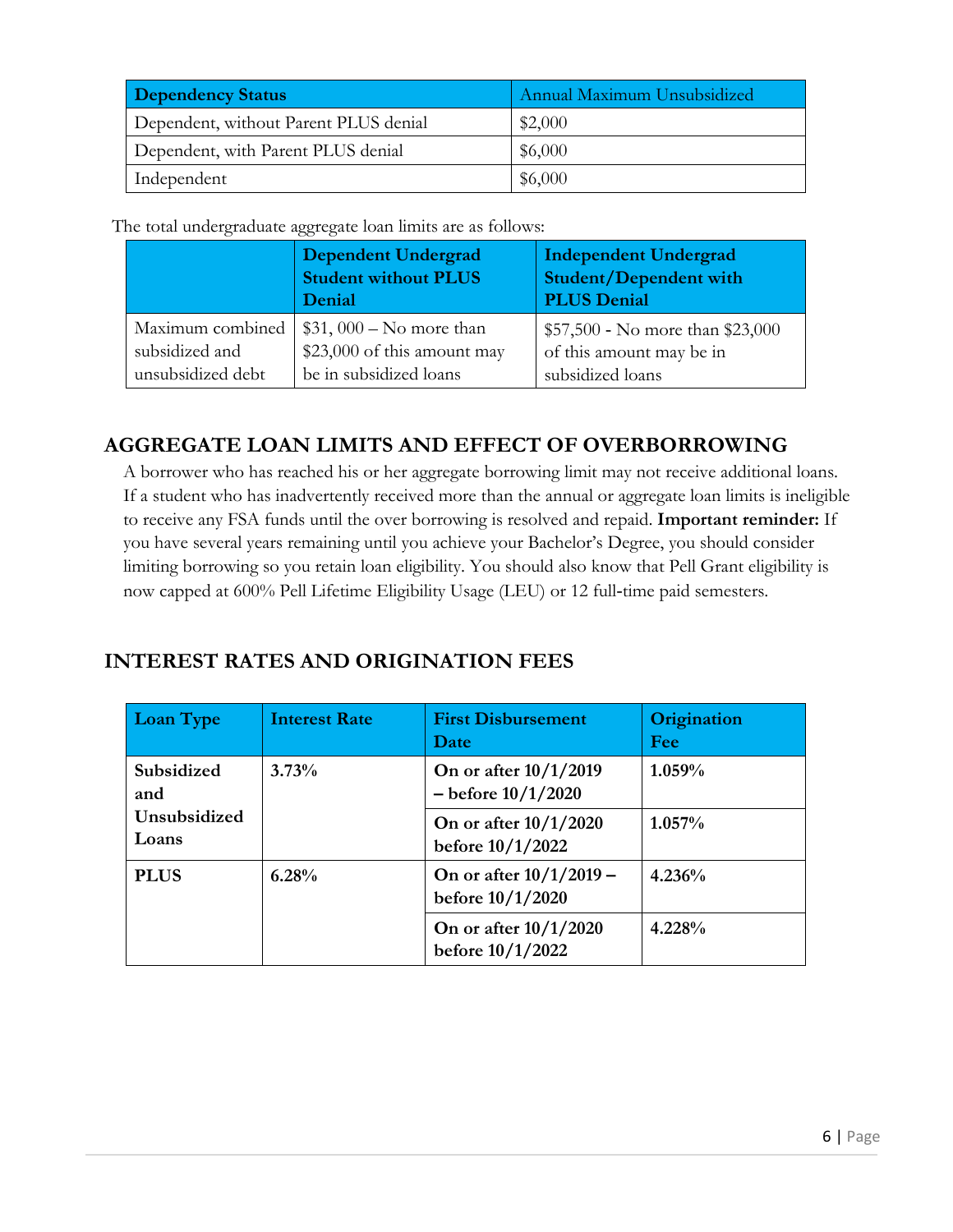## **LOAN REPAYMENT INFORMATION**

While you are enrolled at least half-time time (six credit hours as an undergraduate, or four credit hours as a graduate student) your loans will be in an "in school deferment" status. This means you are not required to make payments on your federal loans. It is a good idea, if you are able, to make payments on your loans while you are enrolled. This will help reduce your overall indebtedness when you leave school.

If your enrollment drops to less than half‐time, your federal loans will enter a grace period status. The grace period is a length of time during which you are not required to make payments on your loans. The length of the grace period depends on the type of loan that you have borrowed. Federal Stafford Loans (Direct or Federal Family Educational Loan Program) have a six-month grace period while the Perkins Loan offers a nine month grace period. This is a great time to set up an account with your loan servicer as well as review and select a repayment plan that works for you. Once your grace period ends your repayment begins. If you re‐enroll in school at least half‐time before the end of your grace period, you will receive the full six‐month grace period when you stop attending school or drop below half‐time enrollment (other conditions apply).

#### **EXAMPLE**

There are several repayment plans available for students. The chart below provides an example of the repayment plans where the student had borrowed \$31,000. The borrower has the following loans:

| Loan Type             | <b>Principal Balance</b> | <b>Interest Rate</b> |
|-----------------------|--------------------------|----------------------|
| Subsidized Stafford   | \$23,000                 | $5.6\%$              |
| Unsubsidized Stafford | \$8,000                  | $6.8\%$              |

#### **Sample Repayment Plans**

| Repayment<br><b>Plan Principal</b><br>Interest | Repayment<br>Period | Monthly<br>Payment | Projected<br>Loan<br><b>Forgiveness</b> | Total<br>Interest<br>Paid | Total<br>Principal<br>and<br>Interest<br>Repaid |
|------------------------------------------------|---------------------|--------------------|-----------------------------------------|---------------------------|-------------------------------------------------|
| Standard                                       | 120                 | 343                | $\boldsymbol{0}$                        | \$10,131                  | \$41,131                                        |
| Graduated                                      | 120                 | 197-587            | $\bf{0}$                                | \$12,834                  | \$43,834                                        |
| <b>Extended Fixed</b>                          | 300                 | 198                | $\boldsymbol{0}$                        | \$\$28,408                | \$59,408                                        |
| Extended<br>Graduated                          | 300                 | 153-300            | 0                                       | \$33,660                  | \$64,660                                        |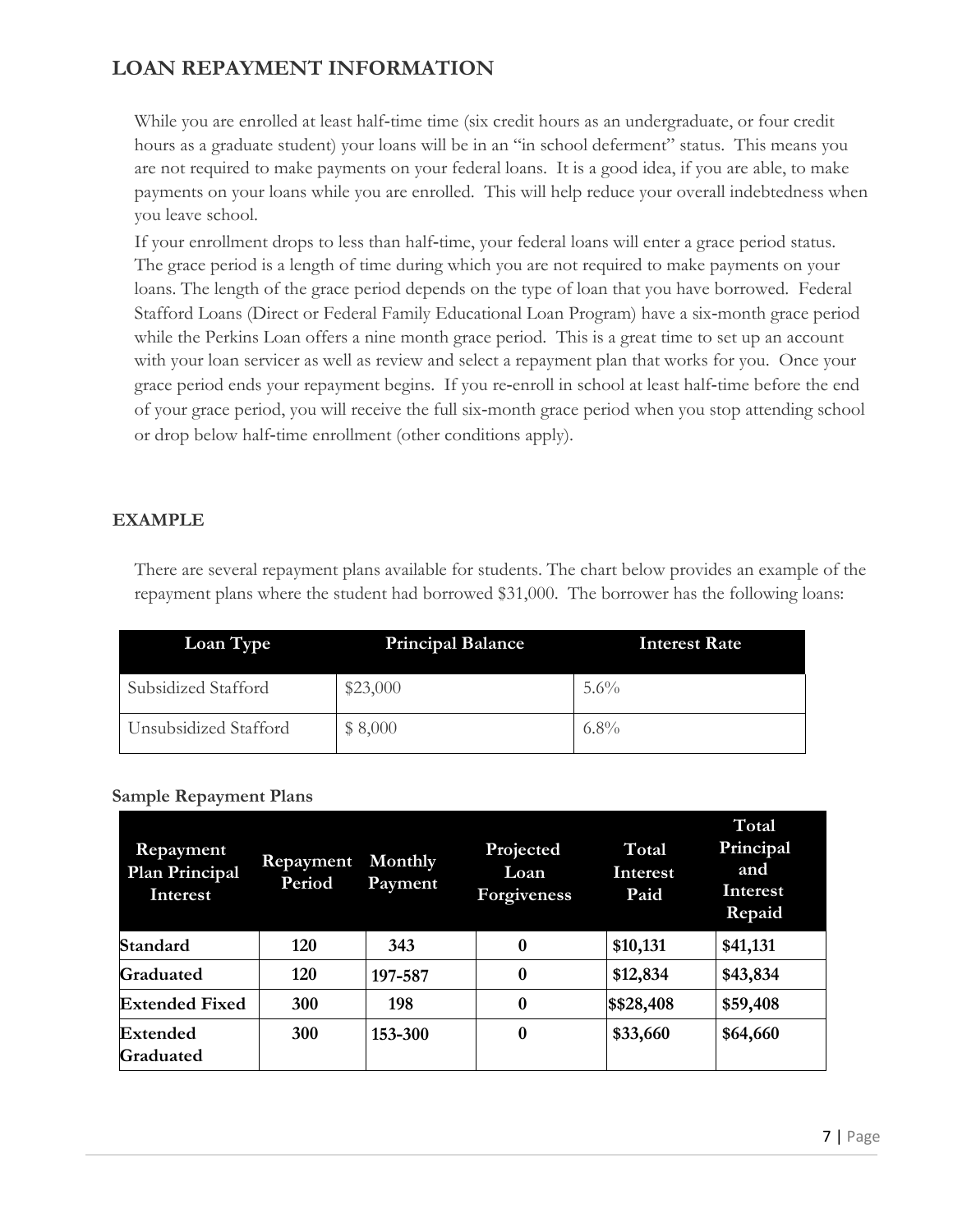| <b>Income Based</b><br>Repayment<br>(IBR)                    | 191 | 154-343 | $\boldsymbol{0}$ | \$20,210 | \$51,210 |
|--------------------------------------------------------------|-----|---------|------------------|----------|----------|
| <b>Income Based</b><br>$Repayment -$<br><b>New Borrowers</b> | 240 | 103-343 | 9163             | \$31,786 | \$53,623 |
| Pay As You<br>Earn                                           | 240 | 103-343 | 9163             | \$31,786 | \$53,623 |
| Income-<br>Contingent<br>Repayment                           | 198 | 223-275 | $\bf{0}$         | \$18,405 | \$49,405 |

**You may use the Federal Student Aid Repayment Estimator** at **studentaid.gov to calculate your repayment options. You may choose to either log in and your personal loan information will be calculated or you may proceed without logging in and you may "Add Loans" to estimated repayment.**

## **FEDERAL LOAN SERVICERS**

The Loan Servicer is the organization responsible for billing, collecting and managing your loan repayment, and deferment/forbearance processing. You will send loan payments directly to your servicer.

Your servicer will contact you to provide important information about your repayment terms. It is your responsibility to notify your servicer directly any time your phone number, email address, or mailing address information changes.

Your servicer will send you information about your loans by mail and/or email - Be sure to open and read it!

If you do not know which agency services your loans, visit **NSLDS** at studentaid.gov to view your loan details and obtain your loan servicer contact information. It is a wise choice to create an on‐line account with your federal loan servicer. This way you will be able to easily make a payment and review your loan balance.